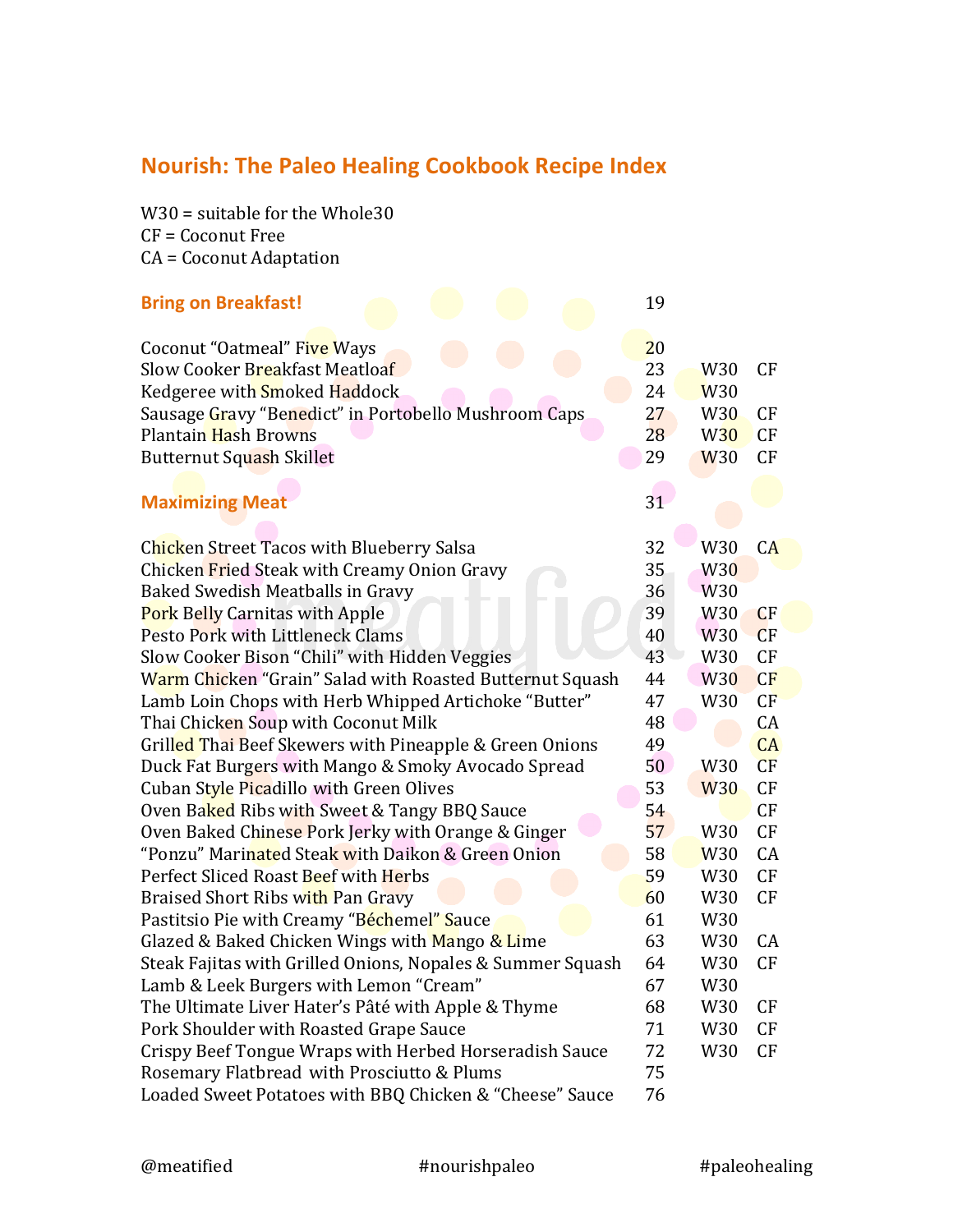| Braised Spring Chicken with Artichokes & Olives            | 79         | W <sub>30</sub> | CF        |
|------------------------------------------------------------|------------|-----------------|-----------|
| Quick Beef Noodle Bowl with Shiitake Mushrooms             | 80         | W <sub>30</sub> | CF        |
| Chicken Curry with Creamy Spiced Pumpkin                   | 83         | W30             | CA        |
| Lamb Lettuce Cups with Cucumber Sauce                      | 84         | W30             | CF        |
| Chicken and Bacon Bites with Green Onion & Sage            | 87         | W <sub>30</sub> | CF        |
| Slow Cooker Pork Shanks with Mushroom Gravy                | 88         | W30             | CF        |
| Slow Cooker Rabbit Ragù with Porcini Mushrooms             | 89         | W30             | CF        |
| Beef Cheek Stew with Pearl Onions                          | 90         | W <sub>30</sub> | CF        |
| Bacon Wrapped Chicken Hearts                               | 92         | W30             | CF        |
| Baked Chicken with Peach Sauce                             | 93         | W30             | CF        |
| Crispy Orange Vanilla Duck Legs                            | 95         | W30             | CF        |
| Braised Pork Cheeks with Pumpkin & Sage                    | 96         | W30             | CF        |
| Beef & Broccoli Slaw Stir Fry with Shiitake Mushrooms      | 97         | <b>W30</b>      | CA        |
| <b>Super Seafood</b>                                       | 99         |                 |           |
|                                                            |            |                 |           |
| Crispy Shrimp with Preserved Lemon & Chive "Mayo"          | 100        | W <sub>30</sub> | CF        |
| Salmon & Avocado Tartare with Crispy "Crackers"            | 103        | W <sub>30</sub> | CF        |
| Pan Fried Sardines with Lime, Cilantro & Mint              | 104        | <b>W30</b>      | CF        |
| Bay Scallop Ceviche with Grapefruit & Mint                 | 107        | W <sub>30</sub> | CF        |
| Shrimp Cakes with Cilantro                                 | 108        | <b>W30</b>      | CF        |
| Fisherman's Pie with Parsnip Mash                          | 111        | <b>W30</b>      | CF        |
| Teriyaki Glazed Salmon with Watercress                     | 112        |                 | CF        |
| Garlic Roasted Mackerel with Salsa Verde                   | 113        | W <sub>30</sub> | CF        |
| Hot & Sour Soup with Shrimp "Dumplings" & Seaweed          | $114-$     | W30             | CA        |
| Seared Scallops with Cauli-Leek Puree & Anchovy Dressing   | 117        | W <sub>30</sub> | CF        |
| Creamy Leek Chowder with Salmon                            | 118        | W <sub>30</sub> | CA        |
| Poached Cod with Berry Salsa                               | 119        | W <sub>30</sub> | CF        |
| Shucked Oysters with Strawberry "Mignonette"               | 120        | <b>W30</b>      | CF        |
| Steamed Mussels with Garlic Potato Puree                   | 123        | W <sub>30</sub> | CF        |
| Crab Soup with Radishes                                    | 124        | <b>W30</b>      | CF        |
| Prosciutto Wrapped Trout Rolls with Zucchini Leek Stuffing | 126        | <b>W30</b>      | CF        |
| Smoked Seafood Spread with Sardines & Oysters              | 127        | W <sub>30</sub> | CA        |
| Quick Pickled Shrimp                                       | 129        | W <sub>30</sub> | CF        |
| <b>Anchovy Stuffed Portobellos with Pancetta</b>           | 130        | W <sub>30</sub> | <b>CF</b> |
| Sneaky Tuna Salad with Green Onion Dressing                | <b>131</b> | W <sub>30</sub> |           |
| Salt Cured Salmon with Orange & Dill                       | 132        | W30             | <b>CF</b> |
| <b>Eat The Rainbow</b>                                     | 135        |                 |           |
| Parsnip Wedges with Garlic "Mayo" Dipping Sauce            | 136        | W <sub>30</sub> | CF        |
| Green Papaya Salad with Shrimp                             | 139        | W30             | CA        |
| Caramelized Brussels Sprouts with Lime & Crispy Shallots   | 140        | W <sub>30</sub> | <b>CF</b> |
| Sweet Potato Gratin with Caramelized Onions                | 143        | W <sub>30</sub> |           |
| Herbed Spaghetti Squash with Bacon & "Bread Crumbs"        | 144        | W30             | CF        |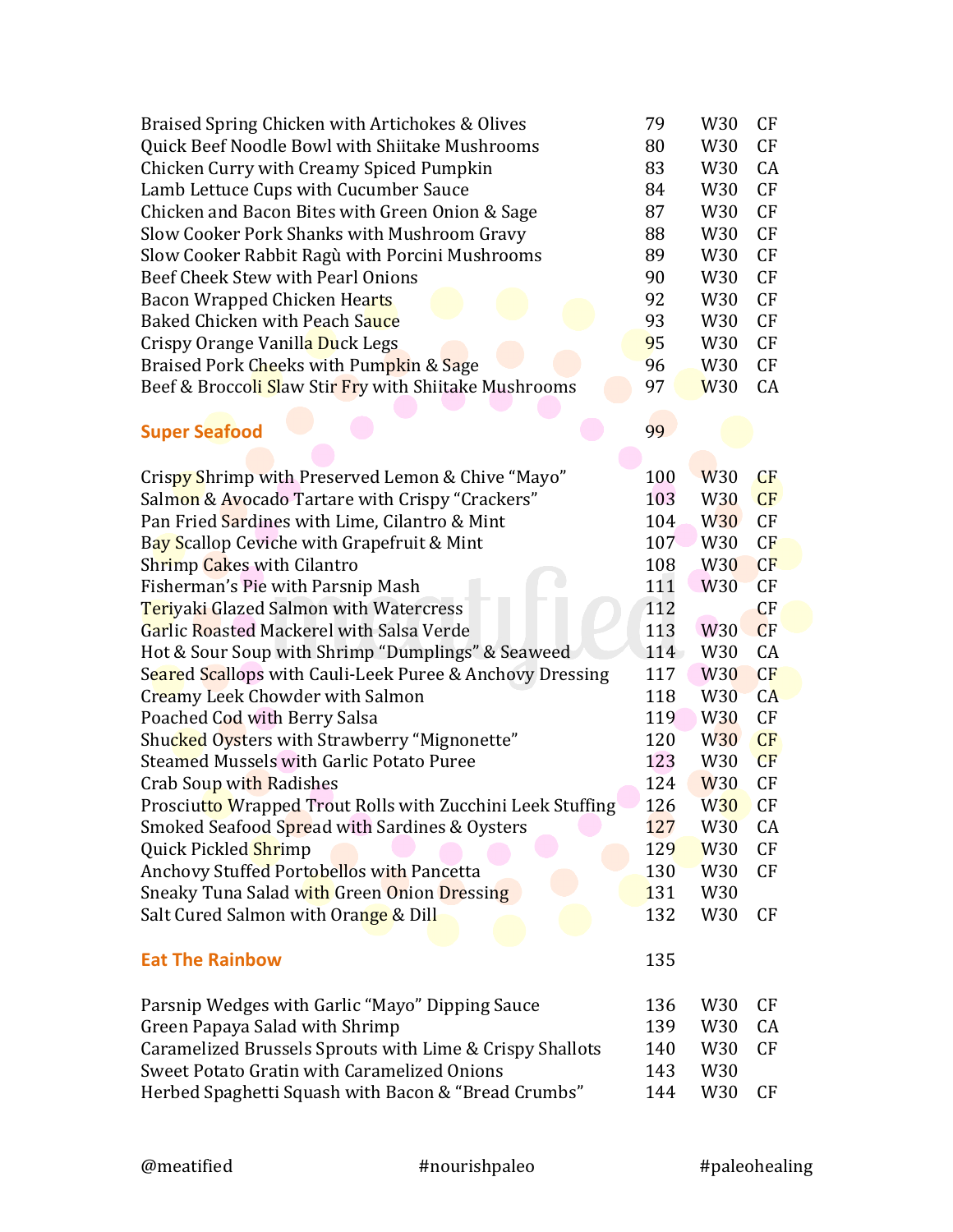| Collard Greens with Parsnip "Cream"                        | 145 | W30             | CF        |
|------------------------------------------------------------|-----|-----------------|-----------|
| Orange Salad with Olive Rosemary Tapenade                  | 147 | W30             | <b>CF</b> |
| Roasted Asparagus with Double Apple Dressing               | 148 | W30             | CF        |
| Plantain Croquettes with Pancetta & Red Onion              | 151 | W30             | CF        |
| Watermelon Gazpacho with Basil                             | 152 | W <sub>30</sub> | CF        |
| Spinach Blackberry Salad with Warm Bacon Sage Dressing     | 154 |                 | CF        |
| Roasted Okra with Hot & Sour Dipping Sauce                 | 155 | W30             | CA        |
| Balsamic Glazed Mushrooms with Kabocha Squash Puree        | 157 | W30             | CF        |
| German Potato Salad with Bacon & Herbs                     | 158 | W30             | CF        |
| Summer Squash Soup with Lemon                              | 161 | W <sub>30</sub> | CF        |
| Apple & Cucumber Salad with Smoked Salmon                  | 162 | W30             | CF        |
| Indian Spiced "Rice" with Lemon & Raisins                  | 163 | W <sub>30</sub> | CF        |
| Spring Soup with Crispy Prosciutto                         | 164 | <b>W30</b>      | CF        |
| Chilled Honeydew Soup with Cucumber & Avocado              | 165 | W <sub>30</sub> | CF        |
| Carrot & Parsnip Salad with Pomegranate & Mint             | 167 |                 | CF        |
| Cider Braised Greens with Crispy Bacon                     | 168 | <b>W30</b>      | CF        |
| Roasted Sunchokes with Apples & Onions                     | 169 | W <sub>30</sub> | CF        |
| Radish Salad with Radish Greens Pesto                      | 170 | W30             | CA        |
| Green "Couscous" Salad with Oregano Dressing               | 173 | <b>W30</b>      | CF        |
| Garlic Lovers Roasted Beets with Lemon Zest & Thyme        | 174 | W30             | CF        |
| Watercress Salad with Avocado & Basil                      | 176 | W <sub>30</sub> | CF        |
| Sautéed Rapini with Garlic & Sausage                       | 177 | W <sub>30</sub> | CF        |
| <b>Purple Slaw with Fennel &amp; Dill</b>                  | 179 | W30             | CF        |
| <b>Whipped Sweet Potatoes with Parsnips &amp; Rosemary</b> | 180 | W <sub>30</sub> | CA        |
|                                                            |     |                 |           |
| <b>How To Do Dessert</b>                                   | 183 |                 |           |
|                                                            |     |                 |           |
| <b>Balsamic Roasted Strawberry Popsicles</b>               | 184 |                 |           |
| Spiced Banana Carob Pudding with Crispy Bacon              | 187 |                 | CF        |
| "Soft Serve" Sundae with Salted Caramelized Plantains      | 188 |                 | CF        |
| Layered Coconut Mousse with Mandarin Orange                | 190 |                 |           |
| Peach G <mark>ran</mark> ita with Thyme & Ginger           | 191 |                 | CF        |
| Mango Sorbet with Mint                                     | 193 |                 | CF        |
|                                                            |     |                 |           |
| <b>Add A Little Extra</b>                                  | 195 |                 |           |
|                                                            |     |                 |           |
| Eggless "Mayo"                                             | 196 | W30             | CF        |
| Double Apple Dressing with Lemon & Shallot                 | 198 | W30             | CF        |
| Smoky Avocado Spread                                       | 199 | W <sub>30</sub> | CF        |
| <b>BBQ</b> Sauce                                           | 201 |                 | CA        |
| Thai Green "Curry" Paste                                   | 202 |                 | CF        |
| No Nightshade Salsa with Cucumber, Lime & Cilantro         | 205 | W <sub>30</sub> | CF        |
| Creamy Green Onion Dressing with Lemon                     | 206 | W30             |           |
| Creamy Artichoke Dip with Spinach                          | 209 | W <sub>30</sub> | CF        |
| Speedy Caramelized Onions with Thyme                       | 210 | W <sub>30</sub> | <b>CF</b> |